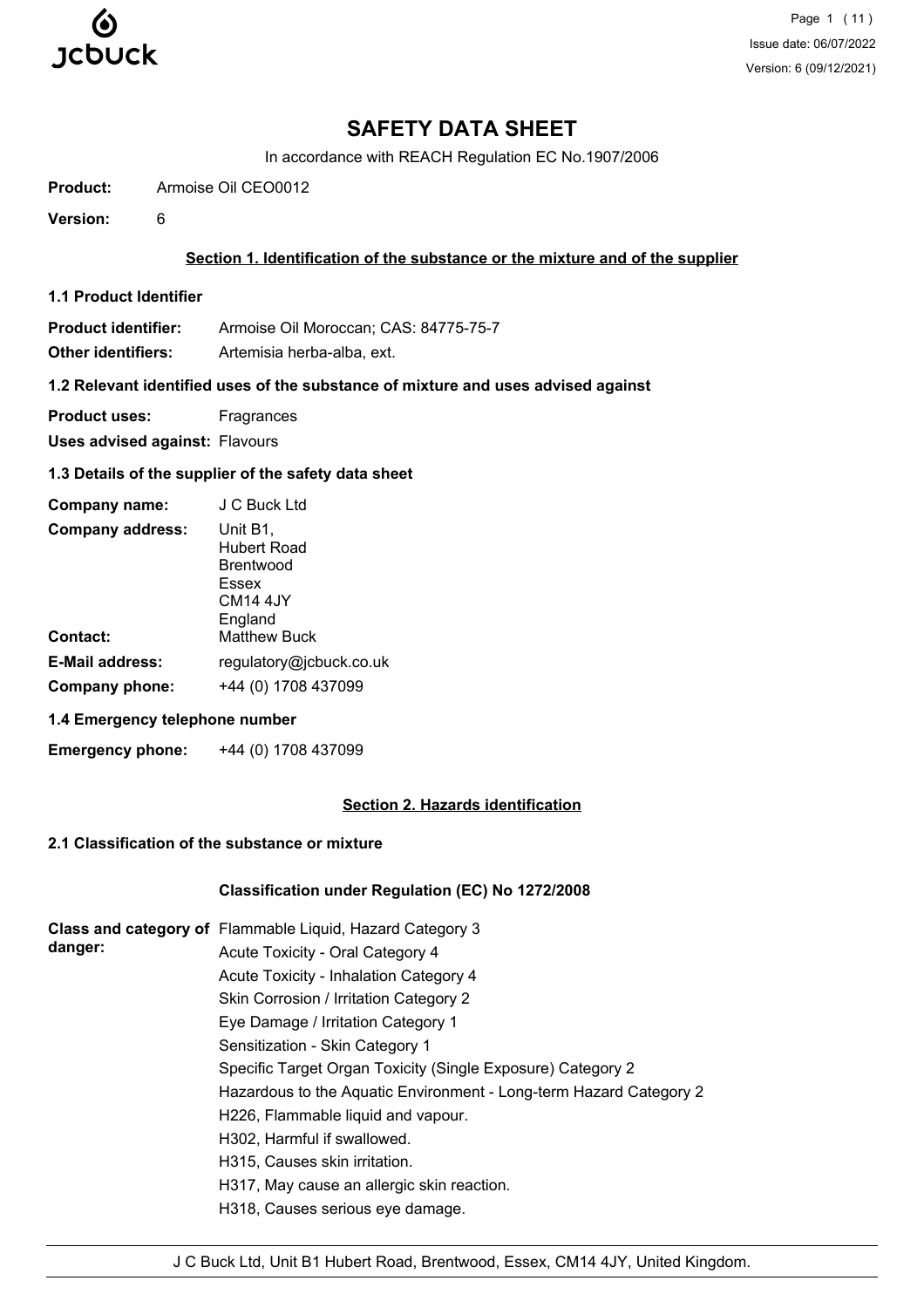

Page 2 (11) Issue date: 06/07/2022 Version: 6 (09/12/2021)

# **SAFETY DATA SHEET**

In accordance with REACH Regulation EC No.1907/2006

| <b>Product:</b>              |   | Armoise Oil CEO0012                                                                                                                                                                                                        |
|------------------------------|---|----------------------------------------------------------------------------------------------------------------------------------------------------------------------------------------------------------------------------|
| <b>Version:</b>              | 6 |                                                                                                                                                                                                                            |
|                              |   | H332, Harmful if inhaled.                                                                                                                                                                                                  |
|                              |   | H371, May cause damage to organs (organs, exposure route).                                                                                                                                                                 |
|                              |   | H411, Toxic to aquatic life with long lasting effects.                                                                                                                                                                     |
| 2.2 Label elements           |   |                                                                                                                                                                                                                            |
|                              |   | Classification under Regulation (EC) No 1272/2008                                                                                                                                                                          |
| Signal word:                 |   | Danger                                                                                                                                                                                                                     |
| <b>Hazard statements:</b>    |   | H226, Flammable liquid and vapour.                                                                                                                                                                                         |
|                              |   | H302, Harmful if swallowed.                                                                                                                                                                                                |
|                              |   | H315, Causes skin irritation.                                                                                                                                                                                              |
|                              |   | H317, May cause an allergic skin reaction.                                                                                                                                                                                 |
|                              |   | H318, Causes serious eye damage.                                                                                                                                                                                           |
|                              |   | H332, Harmful if inhaled.                                                                                                                                                                                                  |
|                              |   | H371, May cause damage to organs (organs, exposure route).                                                                                                                                                                 |
|                              |   | H411, Toxic to aquatic life with long lasting effects.                                                                                                                                                                     |
| <b>M</b> factor:             |   | None                                                                                                                                                                                                                       |
| Supplemental<br>Information: |   | None                                                                                                                                                                                                                       |
| <b>Precautionary</b>         |   | P210, Keep away from heat, sparks, open flames and hot surfaces. - No smoking.                                                                                                                                             |
| statements:                  |   | P233, Keep container tightly closed.                                                                                                                                                                                       |
|                              |   | P240, Ground/bond container and receiving equipment.                                                                                                                                                                       |
|                              |   | P241, Use explosion-proof electrical, ventilating and lighting equipment.                                                                                                                                                  |
|                              |   | P242, Use only non-sparking tools.                                                                                                                                                                                         |
|                              |   | P243, Take precautionary measures against static discharge.                                                                                                                                                                |
|                              |   | P260, Do not breathe vapour or dust.                                                                                                                                                                                       |
|                              |   | P264, Wash hands and other contacted skin thoroughly after handling.                                                                                                                                                       |
|                              |   | P270, Do not eat, drink or smoke when using this product.                                                                                                                                                                  |
|                              |   | P271, Use only outdoors or in a well-ventilated area.                                                                                                                                                                      |
|                              |   | P272, Contaminated work clothing should not be allowed out of the workplace.                                                                                                                                               |
|                              |   | P273, Avoid release to the environment.                                                                                                                                                                                    |
|                              |   | P280, Wear protective gloves/eye protection/face protection.                                                                                                                                                               |
|                              |   | P301/312, IF SWALLOWED: call a POISON CENTER or doctor/physician if you feel unwell.                                                                                                                                       |
|                              |   | P303/361/353, IF ON SKIN (or hair): Remove/take off immediately all contaminated clothing.<br>Rinse skin with water/shower.<br>P304/340, IF INHALED: Remove victim to fresh air and keep at rest in a position comfortable |
|                              |   | for breathing.<br>P305/351/338, IF IN EYES: Rinse cautiously with water for several minutes. Remove contact                                                                                                                |
|                              |   | lenses, if present and easy to do. Continue rinsing.<br>P309/311, IF exposed or if you feel unwell: Call a POISON CENTRE or doctor/physician.                                                                              |
|                              |   | P310, Immediately call a POISON CENTER or doctor/physician.                                                                                                                                                                |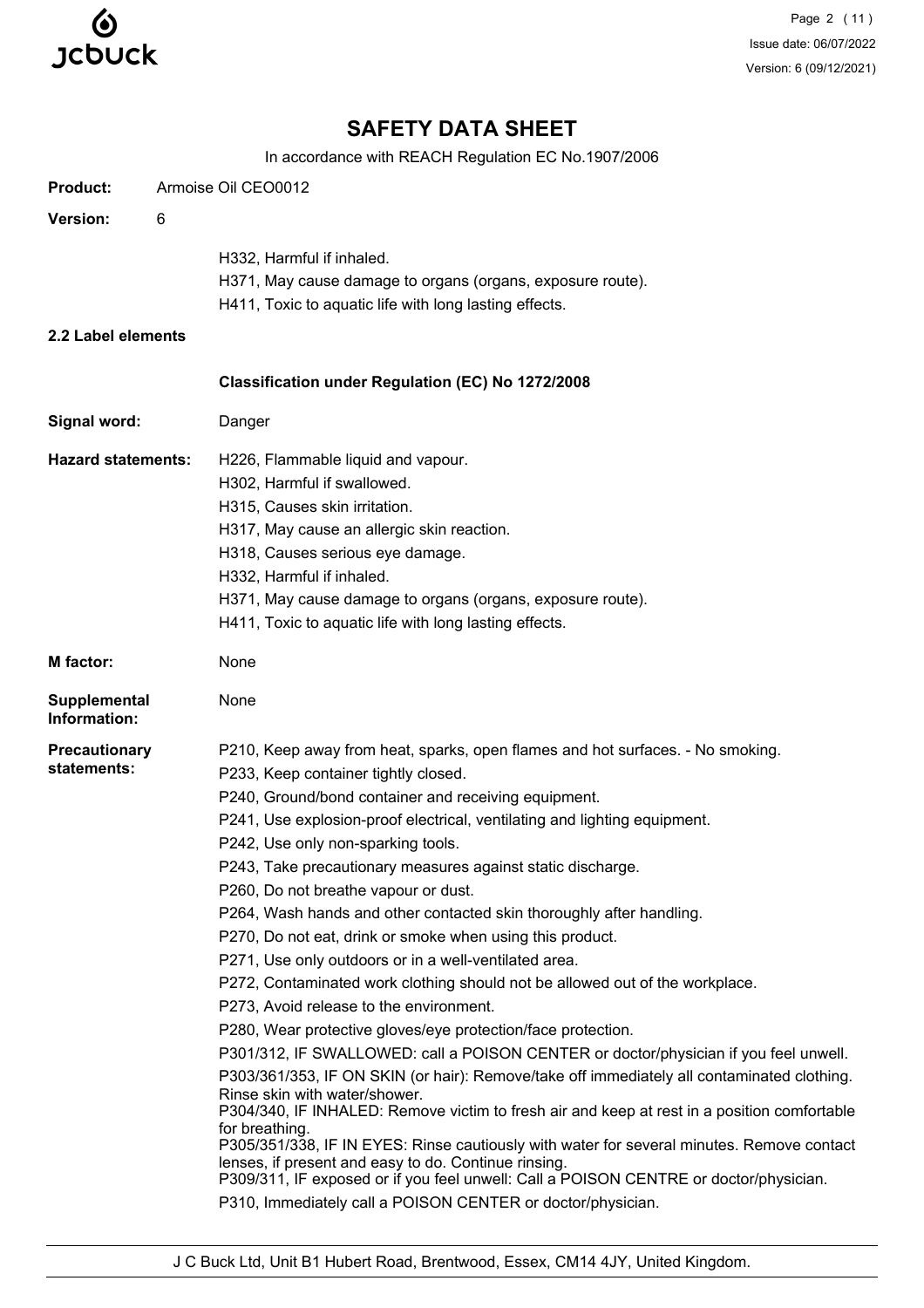

Page 3 (11) Issue date: 06/07/2022 Version: 6 (09/12/2021)

# **SAFETY DATA SHEET**

In accordance with REACH Regulation EC No.1907/2006



#### **Section 3. Composition / information on ingredients**

#### **3.1 Substances**

**Product identifier:** Armoise Oil Moroccan; CAS: 84775-75-7

#### **Contains:**

| <b>Name</b>        | <b>CAS</b> | EC        | <b>REACH Registration</b><br>No. | <b>Max</b> | <b>Classification for</b><br>(CLP) 1272/2008                                                                                                             |
|--------------------|------------|-----------|----------------------------------|------------|----------------------------------------------------------------------------------------------------------------------------------------------------------|
| Camphor            | 76-22-2    | 200-945-0 |                                  | 41.00%     | Flam, Sol. 2-Acute Tox.<br>4-Acute Tox, 4-Skin<br>Irrit. 2-Eye Dam. 1-<br>STOT SE 2-Aquatic<br>Chronic 2;H228-H302-<br>H315-H318-H332-<br>H371-H411.-    |
| Eucalyptol         | 470-82-6   | 207-431-5 |                                  | 6.00%      | Flam. Liq. 3-Skin Sens.<br>1B:H226-H317.-                                                                                                                |
| <b>I</b> I-Borneol | 464-45-9   | 207-353-1 |                                  | 2.00%      | lFlam. Sol. 1-Skin Irrit.<br>2:H228-H315.-                                                                                                               |
| alpha-Terpineol    | 98-55-5    | 202-680-6 |                                  | 1.50%      | Skin Irrit. 2-Eye Irrit. 2;<br>H315-H319.-                                                                                                               |
| lalpha-Pinene      | 80-56-8    | 201-291-9 |                                  | 1.00%      | Flam. Liq. 3-Acute Tox.<br>4-Skin Irrit, 2-Skin<br>Sens. 1B-Asp. Tox 1-<br>Aquatic Acute 1-<br>Aquatic Chronic 1;<br>H226-H302-H304-<br>H315-H317-H410.- |
| Geraniol           | 106-24-1   | 203-377-1 |                                  | 1.00%      | Skin Irrit. 2-Eye Dam.<br>1-Skin Sens. 1; H315-<br>H317-H318.-                                                                                           |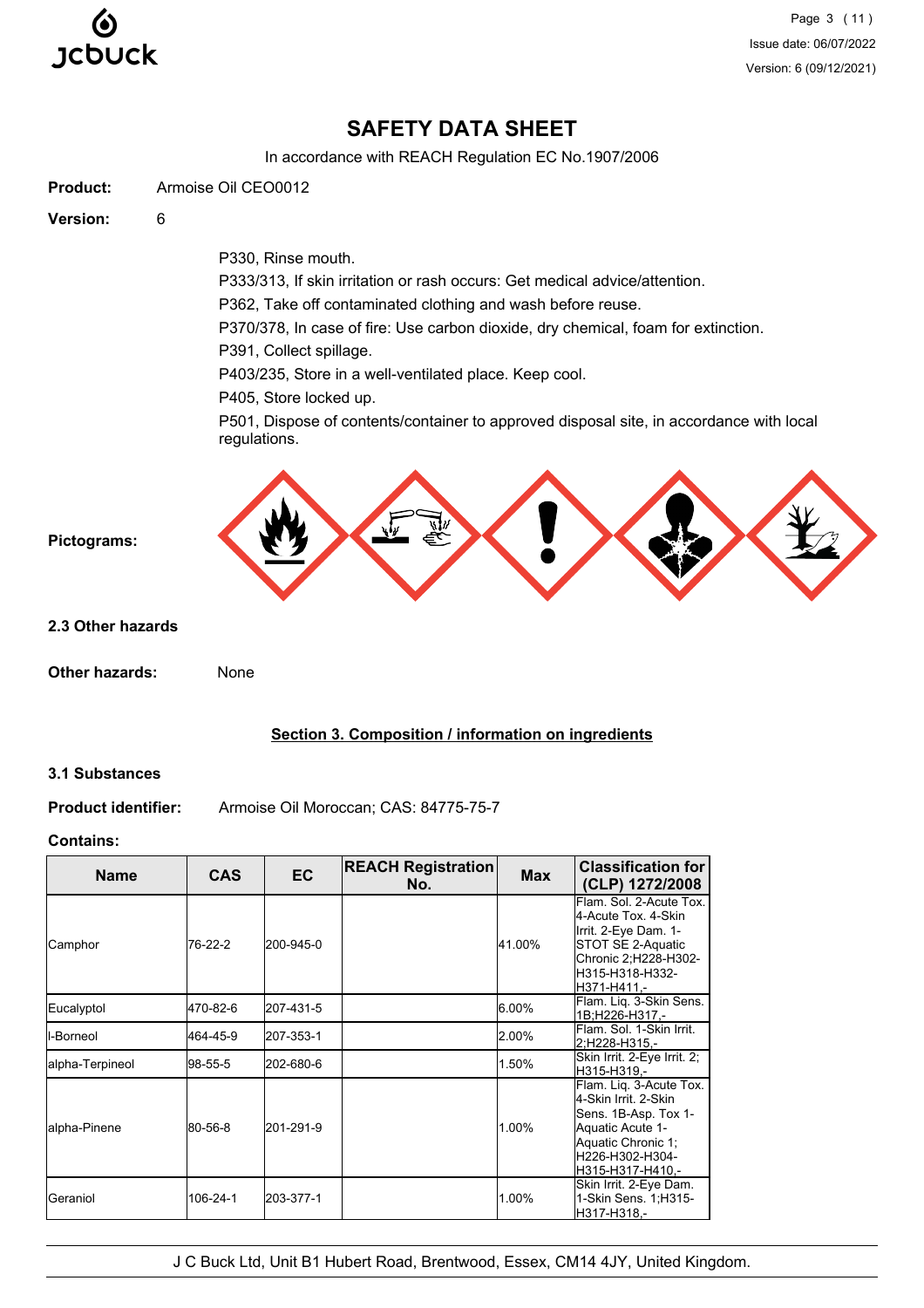

Page 4 (11) Issue date: 06/07/2022 Version: 6 (09/12/2021)

# **SAFETY DATA SHEET**

In accordance with REACH Regulation EC No.1907/2006

**Product:** Armoise Oil CEO0012

#### **Version:** 6

| II-Limonene  | 5989-54-8 | 227-815-6 | 1.00% | Flam. Liq. 3-Skin Irrit.<br>2-Skin Sens. 1B-Asp.<br>Tox 1-Aquatic Acute 1-<br>Aquatic Chronic 1:<br>H226-H304-H315-<br>IH317-H410.-  |
|--------------|-----------|-----------|-------|--------------------------------------------------------------------------------------------------------------------------------------|
| Eugenol      | 197-53-0  | 202-589-1 | 0.20% | Eye Irrit. 2-Skin Sens.<br>1B:H317-H319.-                                                                                            |
| Ibeta-Pinene | 127-91-3  | 204-872-5 | 0.20% | Flam. Liq. 3-Skin Irrit.<br>2-Skin Sens. 1B-Asp.<br>Tox 1-Aquatic Acute 1-<br>Aquatic Chronic 1;<br>lH226-H304-H315-<br>lH317-H410.- |
| ICarvone     | l99-49-0  | 202-759-5 | 0.20% | Skin Sens. 1B;H317,-                                                                                                                 |

#### **Substances with Community workplace exposure limits:**

| <b>Name</b>    | <b>CAS</b> | EC        | <b>REACH Registration</b><br>No. | <b>Max</b> | <b>Classification for</b><br>(CLP) 1272/2008                                                                                                                  |
|----------------|------------|-----------|----------------------------------|------------|---------------------------------------------------------------------------------------------------------------------------------------------------------------|
| <b>Camphor</b> | 76-22-2    | 200-945-0 |                                  | 41.00%     | Flam. Sol. 2-Acute Tox.<br>4-Acute Tox, 4-Skin<br>Irrit. 2-Eye Dam. 1-<br><b>STOT SE 2-Aquatic</b><br>Chronic 2, H228-H302-<br>H315-H318-H332-<br>H371-H411.- |

#### **Section 4. First-aid measures**

#### **4.1 Description of first aid measures**

**Inhalation:** IF INHALED: Remove victim to fresh air and keep at rest in a position comfortable for breathing.

**Eye exposure:** IF IN EYES: Rinse cautiously with water for several minutes. Remove contact lenses, if present and easy to do. Continue rinsing.

**Skin exposure:** IF ON SKIN (or hair): Remove/take off immediately all contaminated clothing. Rinse skin with water/shower.

**Ingestion:** IF SWALLOWED: call a POISON CENTER or doctor/physician if you feel unwell.

## **4.2 Most important symptoms and effects, both acute and delayed**

Harmful if swallowed.

Causes skin irritation.

May cause an allergic skin reaction.

Causes serious eye damage.

Harmful if inhaled.

May cause damage to organs (organs, exposure route).

## **4.3 Indication of any immediate medical attention and special treatment needed**

None expected, see Section 4.1 for further information.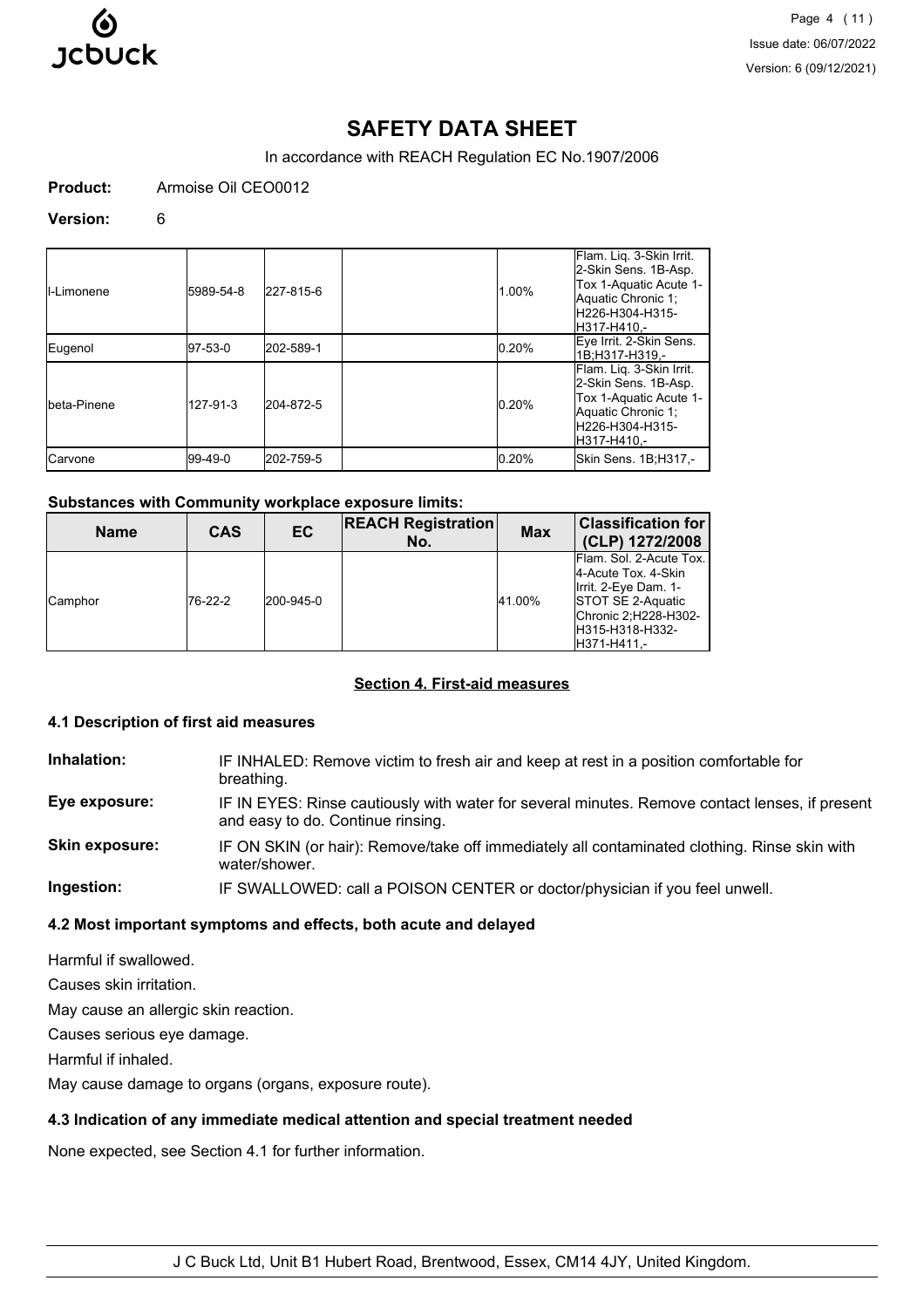

Page 5 (11) Issue date: 06/07/2022 Version: 6 (09/12/2021)

## **SAFETY DATA SHEET**

In accordance with REACH Regulation EC No.1907/2006

**Product:** Armoise Oil CEO0012

**Version:** 6

## **Section 5: Firefighting measures**

#### **5.1 Extinguishing media**

Suitable media: Carbon dioxide, Dry chemical, Foam.

#### **5.2 Special hazards arising from the substance or mixture**

In case of fire, may be liberated: Carbon monoxide, Unidentified organic compounds.

#### **5.3 Advice for fire fighters:**

In case of insufficient ventilation, wear suitable respiratory equipment.

#### **Section 6. Accidental release measures**

#### **6.1 Personal precautions, protective equipment and emergency procedures:**

Avoid inhalation. Avoid contact with skin and eyes. See protective measures under Section 7 and 8.

#### **6.2 Environmental precautions:**

Keep away from drains, surface and ground water, and soil.

## **6.3 Methods and material for containment and cleaning up:**

Remove ignition sources. Provide adequate ventilation. Avoid excessive inhalation of vapours. Contain spillage immediately by use of sand or inert powder. Dispose of according to local regulations.

## **6.4 Reference to other sections:**

Also refer to sections 8 and 13.

## **Section 7. Handling and storage**

## **7.1 Precautions for safe handling:**

Keep away from heat, sparks, open flames and hot surfaces. - No smoking. Do not eat, drink or smoke when using this product.

## **7.2 Conditions for safe storage, including any incompatibilities:**

Ground/bond container and receiving equipment.

Use only non-sparking tools.

Take precautionary measures against static discharge.

## **7.3 Specific end use(s):**

Fragrances: Use in accordance with good manufacturing and industrial hygiene practices.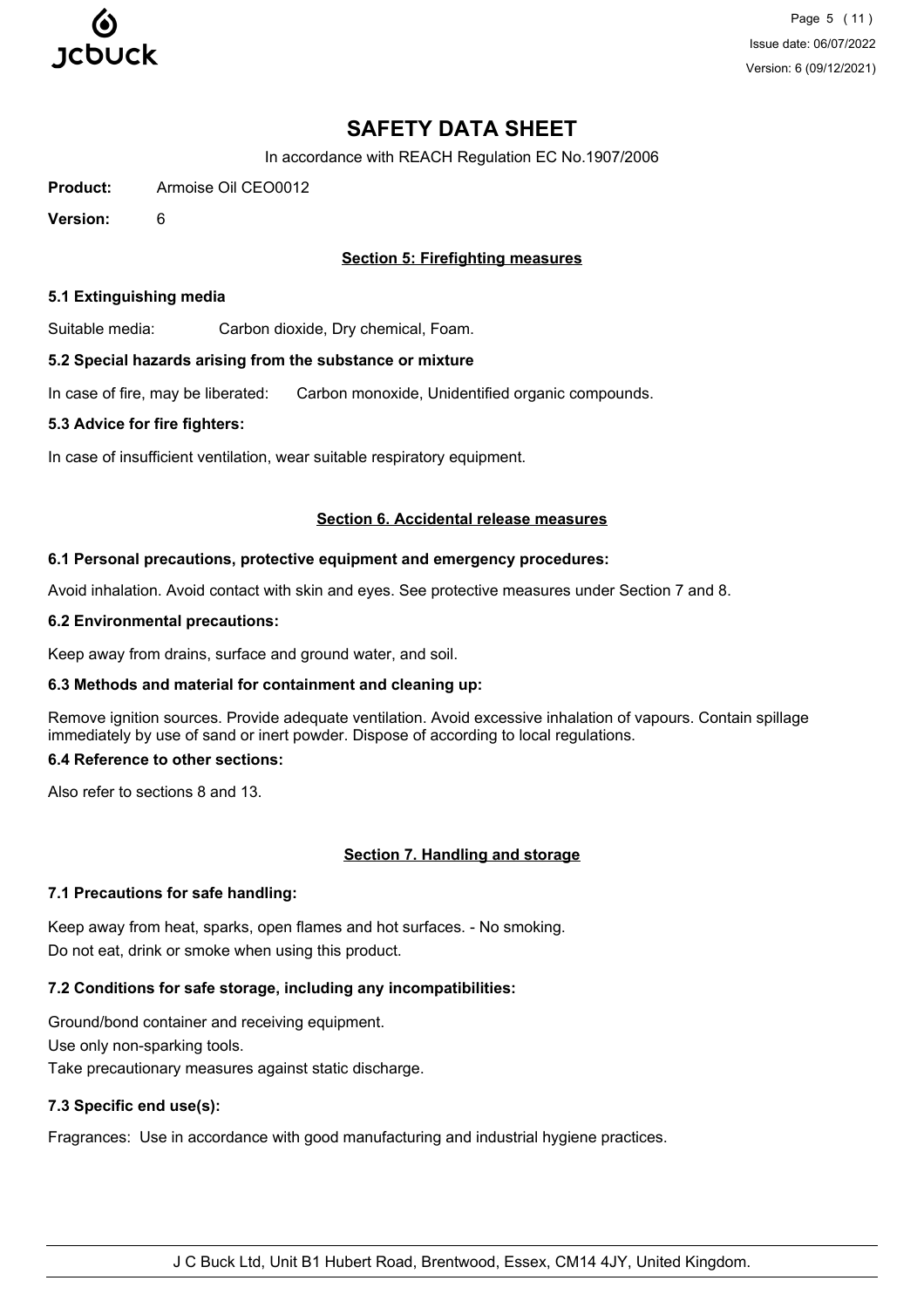

# **SAFETY DATA SHEET**

In accordance with REACH Regulation EC No.1907/2006

**Product:** Armoise Oil CEO0012

**Version:** 6

## **Section 8. Exposure controls/personal protection**

#### **8.1 Control parameters**

Workplace exposure limits:

| <b>Component</b>   | <b>CAS</b> | EC                                                 | <b>Description</b>                                                    | <b>Value</b> |
|--------------------|------------|----------------------------------------------------|-----------------------------------------------------------------------|--------------|
|                    |            |                                                    | [Long-term exposure limit (8-hour TWA)<br>$ $ (ppm)                   | Iっ<br>▵      |
|                    |            |                                                    | Long-term exposure limit (8-hour TWA)<br>$\left(\frac{mg}{m3}\right)$ | 13           |
| 76-22-2<br>Camphor | 200-945-0  | Short-term exposure limit (15-minute)<br>$ $ (ppm) | 3                                                                     |              |
|                    |            |                                                    | Short-term exposure limit (15-minute)<br>$\frac{mq}{m3}$              | 19           |

## **8.2 Exposure Controls**

## **Eye / Skin Protection**

Wear protective gloves/eye protection/face protection

## **Respiratory Protection**

Ensure adequate and ongoing ventilation is maintained in order to prevent build up of excessive vapour and to ensure occupational exposure limits are adhered to. If appropriate, and depending on your patterns and volumes of use, the following engineering controls may be required as additional protective measures: a) Isolate mixing rooms and other areas where this material is used or openly handled. Maintain these areas under negative air pressure relative to the rest of the plant. b) Employ the use of Personal protective equipment - an approved, properly fitted respirator with organic vapour cartridges or canisters and particulate filters. c) Use local exhaust ventilation around open tanks and other open sources of potential exposures in order to avoid excessive inhalation, including places where this material is openly weighed or measured. In addition, use general dilution ventilation of the work area to eliminate or reduce possible worker exposures. d) Use closed systems for transferring and processing this material.

Also refer to Sections 2 and 7.

## **Section 9. Physical and chemical properties**

## **9.1 Information on basic physical and chemical properties**

| Appearance:                                   | Pale yellow to yellow liquid                 |
|-----------------------------------------------|----------------------------------------------|
| Odour:                                        | Herbal camphoraceous                         |
| <b>Odour threshold:</b>                       | Not determined                               |
| pH:                                           | Not determined                               |
| Melting point / freezing point:               | Not determined                               |
| Initial boiling point / range:                | Not determined                               |
| Flash point:                                  | 48 °C                                        |
| <b>Evaporation rate:</b>                      | Not determined                               |
| Flammability (solid, gas):                    | Not determined                               |
| Upper/lower flammability or explosive limits: | Product does not present an explosion hazard |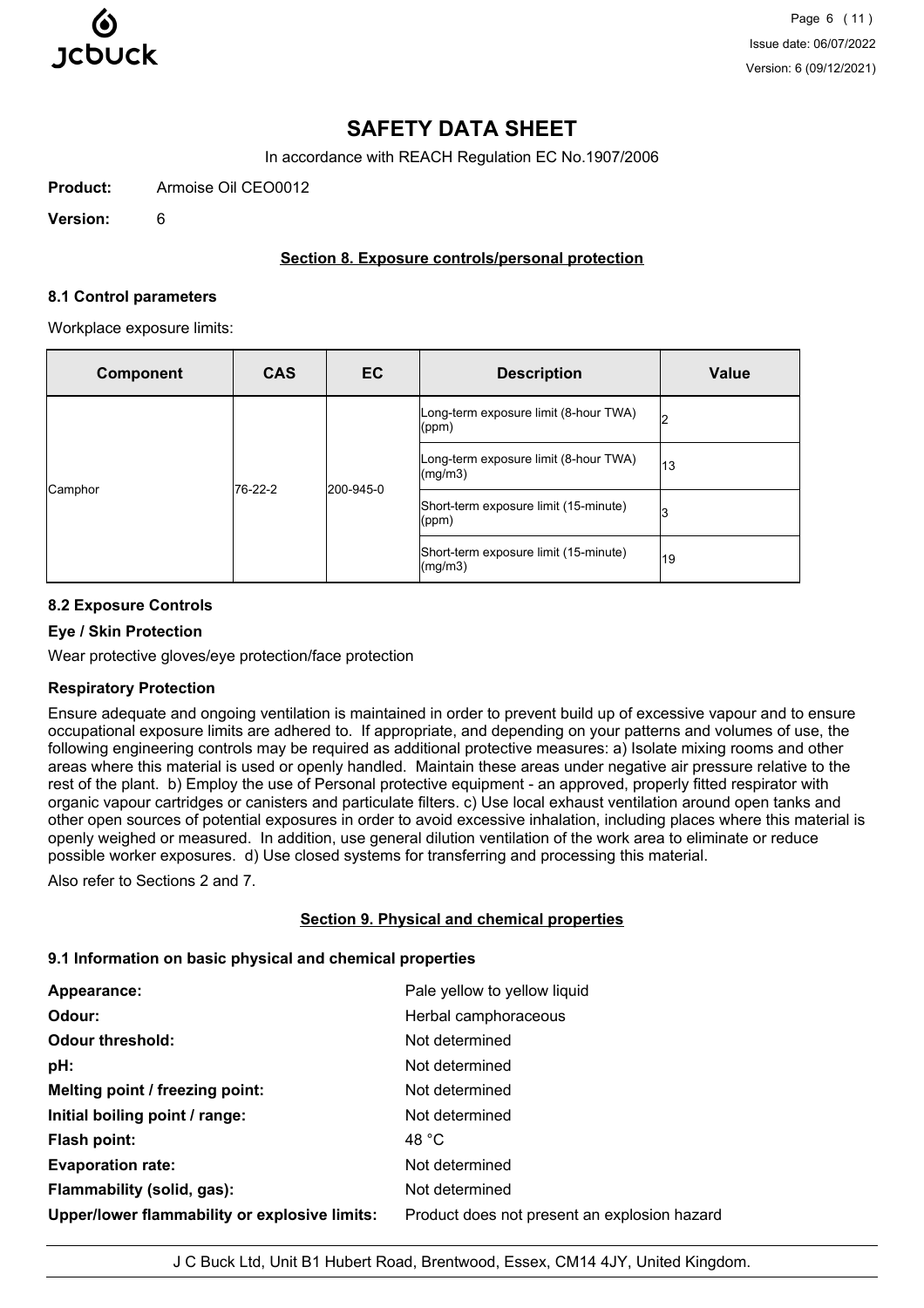

Page 7 (11) Issue date: 06/07/2022 Version: 6 (09/12/2021)

# **SAFETY DATA SHEET**

In accordance with REACH Regulation EC No.1907/2006

**Product:** Armoise Oil CEO0012

**Version:** 6

| Vapour pressure:                        | Not determined      |
|-----------------------------------------|---------------------|
| Vapour density:                         | Not determined      |
| <b>Relative density:</b>                | $0.9000 - 0.9400$   |
| Solubility(ies):                        | Insoluble in water. |
| Partition coefficient: n-octanol/water: | Not determined      |
| <b>Auto-ignition temperature:</b>       | Not determined      |
| <b>Decomposition temperature:</b>       | Not determined      |
| <b>Viscosity:</b>                       | Not determined      |
| <b>Explosive properties:</b>            | Not expected        |
| <b>Oxidising properties:</b>            | Not expected        |

**9.2 Other information:** None available

#### **Section 10. Stability and reactivity**

## **10.1 Reactivity:**

Presents no significant reactivity hazard, by itself or in contact with water.

#### **10.2 Chemical stability:**

Good stability under normal storage conditions.

#### **10.3 Possibility of hazardous reactions:**

Not expected under normal conditions of use.

#### **10.4 Conditions to avoid:**

Avoid extreme heat.

#### **10.5 Incompatible materials:**

Avoid contact with strong acids, alkalis or oxidising agents.

#### **10.6 Hazardous decomposition products:**

Not expected.

## **Section 11. Toxicological information**

## **11.1 Information on toxicological effects**

| <b>Acute Toxicity:</b>                    | Acute Toxicity - Oral Category 4                                 |
|-------------------------------------------|------------------------------------------------------------------|
|                                           | Acute Toxicity - Inhalation Category 4                           |
| <b>Acute Toxicity Oral</b>                | 836                                                              |
| <b>Acute Toxicity Dermal</b>              | Not Applicable                                                   |
| <b>Acute Toxicity Inhalation</b>          | 3.66                                                             |
| <b>Skin corrosion/irritation:</b>         | Skin Corrosion / Irritation Category 2                           |
| Serious eye damage/irritation:            | Eye Damage / Irritation Category 1                               |
| <b>Respiratory or skin sensitisation:</b> | Sensitization - Skin Category 1                                  |
| Germ cell mutagenicity:                   | Based on available data the classification criteria are not met. |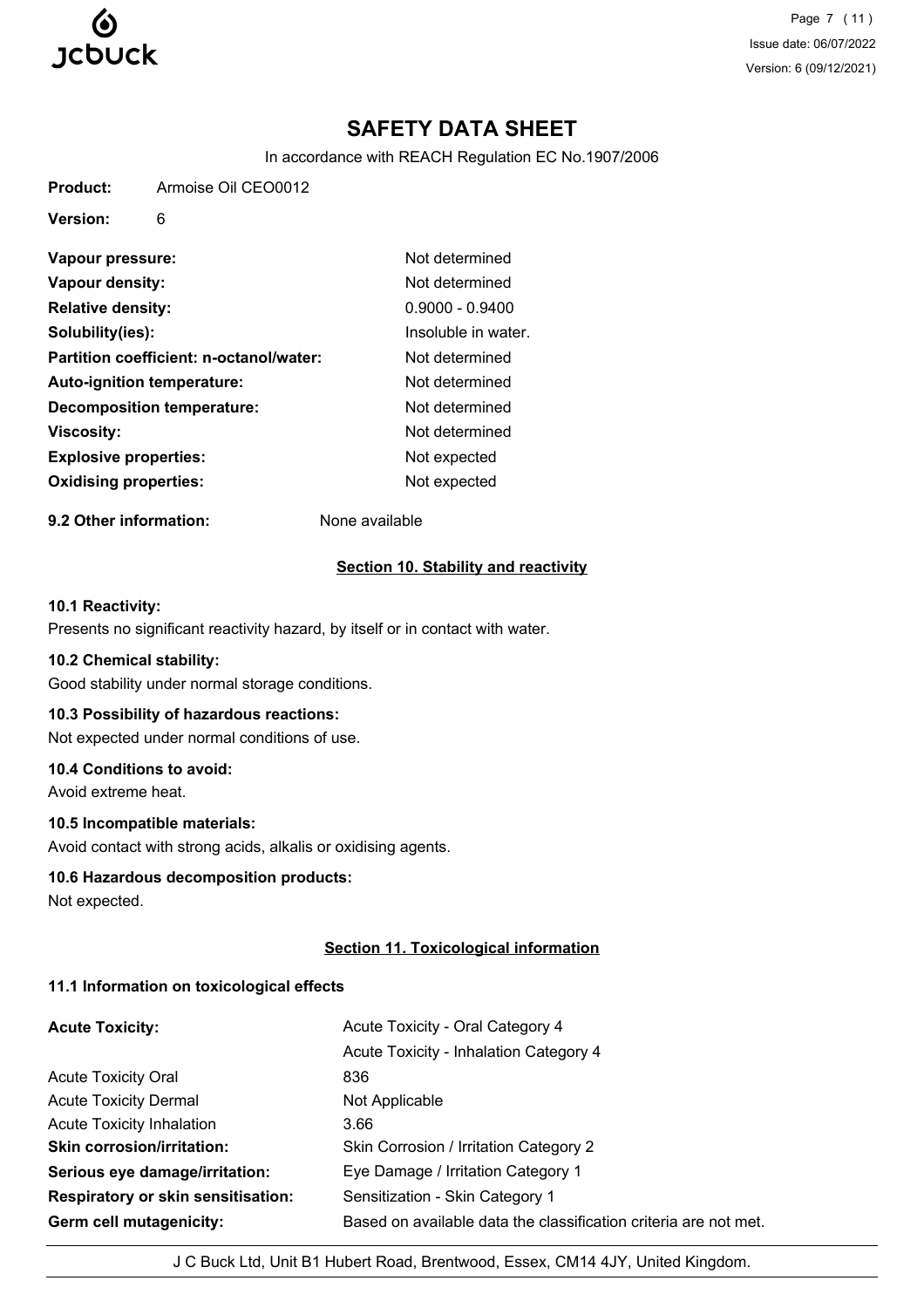

# **SAFETY DATA SHEET**

In accordance with REACH Regulation EC No.1907/2006

| Product: | Armoise Oil CEO0012 |  |
|----------|---------------------|--|
|          |                     |  |

**Version:** 6

| Carcinogenicity:               | Based on available data the classification criteria are not met. |
|--------------------------------|------------------------------------------------------------------|
| <b>Reproductive toxicity:</b>  | Based on available data the classification criteria are not met. |
| <b>STOT-single exposure:</b>   | Specific Target Organ Toxicity (Single Exposure) Category 2      |
| <b>STOT-repeated exposure:</b> | Based on available data the classification criteria are not met. |
| <b>Aspiration hazard:</b>      | Based on available data the classification criteria are not met. |

#### **Information about hazardous ingredients in the mixture**

| <b>Component</b> | <b>CAS</b> | EC                | LD50/ATE Oral | LD50/ATE<br>Dermal | LC50/ATE<br><b>Inhalation</b> | <b>LC50</b><br>Route |
|------------------|------------|-------------------|---------------|--------------------|-------------------------------|----------------------|
| Camphor          | 76-22-2    | $ 200 - 945 - 0 $ | 1500          | Not available      | '1.5                          | Dust/mist<br>mq/l    |

Refer to Sections 2 and 3 for additional information.

## **Section 12. Ecological information**

## **12.1 Toxicity:**

| Toxic to aquatic life with long lasting effects. |               |
|--------------------------------------------------|---------------|
| 12.2 Persistence and degradability:              | Not available |
|                                                  |               |

- **12.3 Bioaccumulative potential:** Not available
- **12.4 Mobility in soil:** Not available

## **12.5 Results of PBT and vPvB assessment:**

This substance does not meet the PBT/vPvB criteria of REACH, annex XIII.

**12.6 Other adverse effects:** Not available

## **Section 13. Disposal considerations**

## **13.1 Waste treatment methods:**

Dispose of in accordance with local regulations. Avoid disposing into drainage systems and into the environment. Empty containers should be taken to an approved waste handling site for recycling or disposal.

## **Section 14. Transport information**

|                                       | <b>14.1 UN</b><br>number: | 14.2 UN Proper Shipping Name:                            | 14.3<br><b>Transport</b><br>hazard<br>class(es): | Sub Risk:      | 14.4 Packing<br>Group: |
|---------------------------------------|---------------------------|----------------------------------------------------------|--------------------------------------------------|----------------|------------------------|
| <b>UN Model</b><br><b>Regulations</b> | UN1169                    | EXTRACTS, AROMATIC, LIQUID                               | 3                                                | $\blacksquare$ | $\mathbf{III}$         |
| <b>IMDG</b>                           | UN1169                    | EXTRACTS, AROMATIC, LIQUID<br>(Camphor) MARINE POLLUTANT | 3                                                |                | Ш                      |
| ADR, RID, ADN                         | UN1169                    | EXTRACTS, AROMATIC, LIQUID                               | 3                                                |                | $\mathbf{III}$         |
| <b>ICAO TI</b>                        | UN1169                    | EXTRACTS, AROMATIC, LIQUID                               | 3                                                |                | $\mathbf{III}$         |

**14.5 Environmental hazards:** This is classified as an environmentally hazardous substance under the UN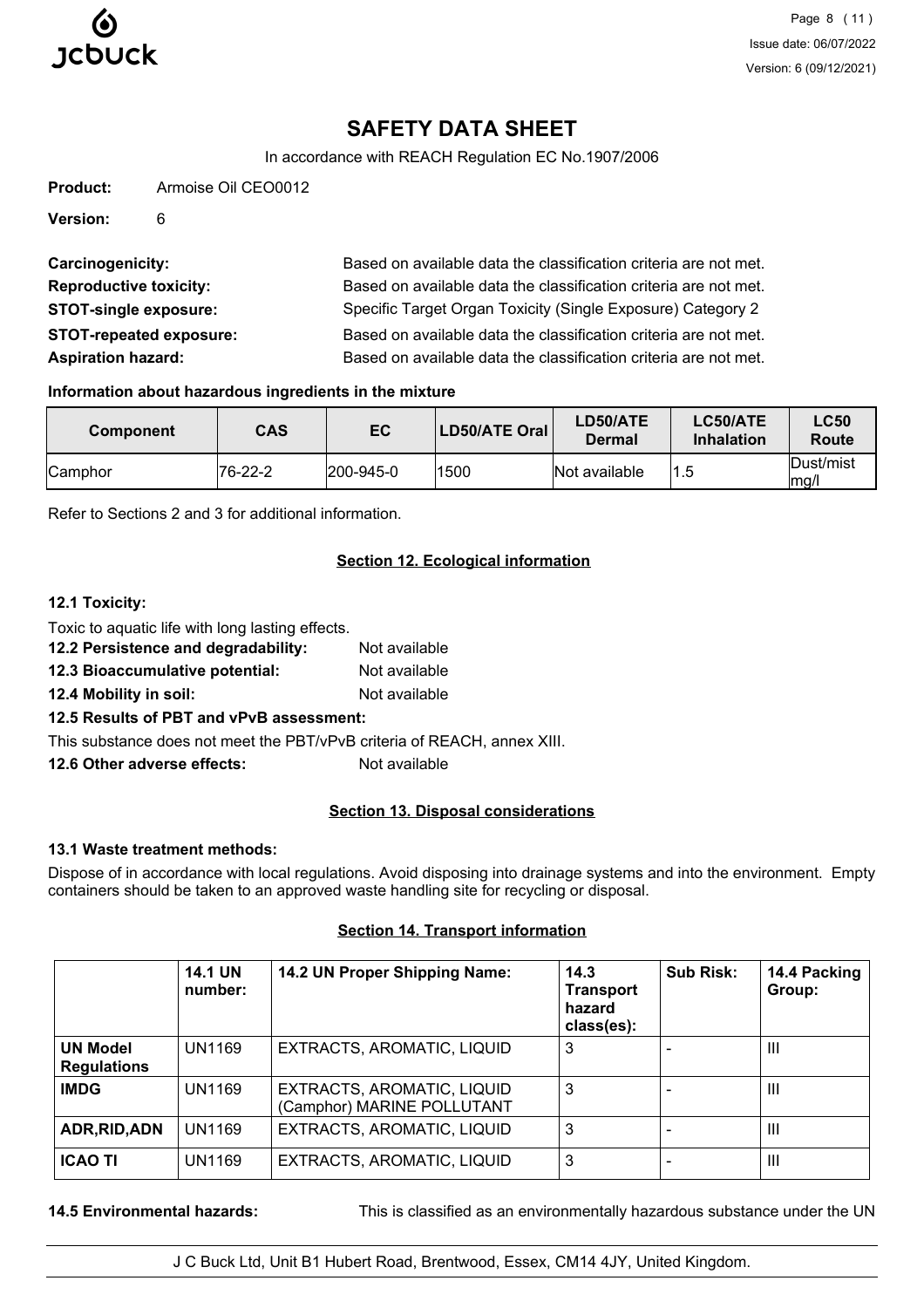

Page 9 (11) Issue date: 06/07/2022 Version: 6 (09/12/2021)

## **SAFETY DATA SHEET**

In accordance with REACH Regulation EC No.1907/2006

**Product:** Armoise Oil CEO0012

**Version:** 6

Model Regulations. This is classified as a Marine Pollutant under the IMDG Code.

**14.6 Special precautions for user:** None additional

**14.7 Transport in bulk according to Annex II of MARPOL73/78 and the IBC Code:**

Not applicable

## **Section 15. Regulatory information**

## **15.1 Safety, health and environmental regulations/legislation specific for the substance or mixture** None additional

#### **15.2 Chemical Safety Assessment**

A Chemical Safety Assessment has not been carried out for this product.

#### **Section 16. Other information**

**Concentration % Limits:** EDI 2A=2.37% EH C2=39.68% EH C3=3.97% EH C4=57.87% SCI 2=21. 05% EDI 1=7.14% EDI 2=2.37% SS 1=16.67% STO-SE 2=24.39% **Total Fractional Values:** EDI 2A=42.15 EH C2=2.52 EH C3=25.20 EH C4=1.73 SCI 2=4.75 EDI 1=14.00 EDI 2=42.15 SS 1=6.00 STO-SE 2=4.10

**Key to revisions:**

Classification under Regulation (EC) No 1272/2008

#### **Key to abbreviations:**

| <b>Abbreviation</b> | <b>Meaning</b>                                                     |  |
|---------------------|--------------------------------------------------------------------|--|
| Acute Tox. 4        | Acute Toxicity - Oral Category 4                                   |  |
| Acute Tox. 4        | Acute Toxicity - Inhalation Category 4                             |  |
| Aquatic Acute 1     | Hazardous to the Aquatic Environment - Acute Hazard Category 1     |  |
| Aquatic Chronic 1   | Hazardous to the Aquatic Environment - Long-term Hazard Category 1 |  |
| Aquatic Chronic 2   | Hazardous to the Aquatic Environment - Long-term Hazard Category 2 |  |
| Asp. Tox 1          | <b>Aspiration Hazard Category 1</b>                                |  |
| Eye Dam. 1          | Eye Damage / Irritation Category 1                                 |  |
| Eye Irrit. 2        | Eye Damage / Irritation Category 2                                 |  |
| Flam. Liq. 3        | Flammable Liquid, Hazard Category 3                                |  |
| Flam, Sol. 1        | Flammable Solid, Hazard Category 1                                 |  |
| Flam, Sol. 2        | Flammable Solid, Hazard Category 2                                 |  |
| H226                | Flammable liquid and vapour.                                       |  |
| H228                | Flammable solid.                                                   |  |
| H302                | Harmful if swallowed.                                              |  |
| H304                | May be fatal if swallowed and enters airways.                      |  |
| H315                | Causes skin irritation.                                            |  |
| H317                | May cause an allergic skin reaction.                               |  |
| H318                | Causes serious eye damage.                                         |  |
| H319                | Causes serious eye irritation.                                     |  |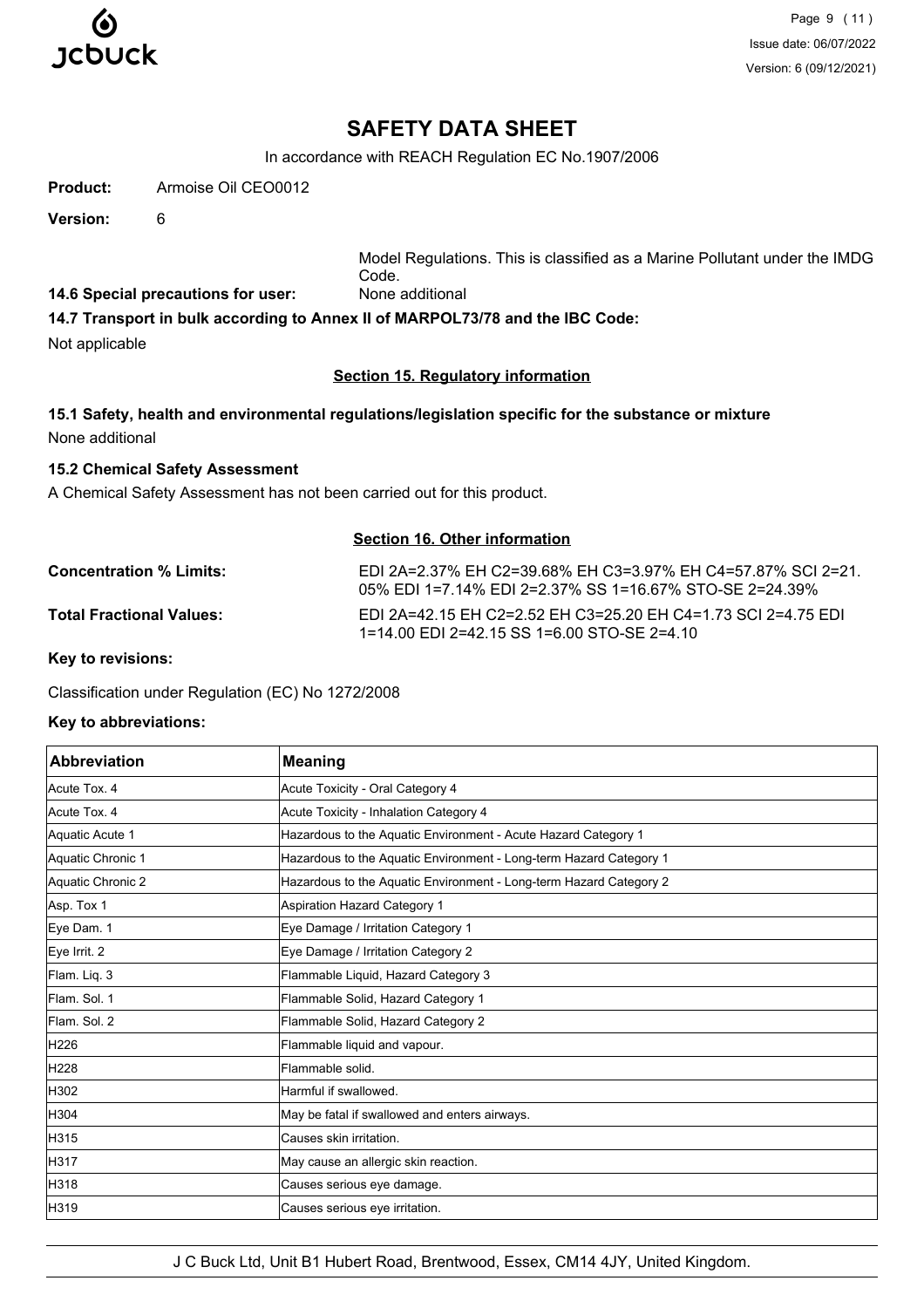

Page 10 (11) Issue date: 06/07/2022 Version: 6 (09/12/2021)

## **SAFETY DATA SHEET**

In accordance with REACH Regulation EC No.1907/2006

**Product:** Armoise Oil CEO0012

**Version:** 6

H332 Harmful if inhaled. H371 May cause damage to organs (organs, exposure route). H410 **Very toxic to aquatic life with long lasting effects.** H411 **Toxic to aquatic life with long lasting effects**. P210 Keep away from heat, sparks, open flames and hot surfaces. - No smoking. P233 Reep container tightly closed. P240 **Ground/bond container and receiving equipment** P241 Use explosion-proof electrical, ventilating and lighting equipment. P242 **P242 Example 242** Use only non-sparking tools. P243 Take precautionary measures against static discharge. P260 **Do not breathe vapour or dust.** Do not breathe vapour or dust. P261 **P261 Avoid breathing vapour or dust.** P264 Wash hands and other contacted skin thoroughly after handling. P270 **Do not eat, drink or smoke when using this product.** P271 **P271 Example 20** Use only outdoors or in a well-ventilated area. P272 Contaminated work clothing should not be allowed out of the workplace. P273 **Avoid release to the environment.** P280 Wear protective gloves/eye protection/face protection. P301/310 **IF SWALLOWED:** Immediately call a POISON CENTER or doctor/physician. P301/312 **IF SWALLOWED: call a POISON CENTER or doctor/physician if you feel unwell.** P302/352 **IF ON SKIN: Wash with plenty of soap and water.** P303/361/353 **IF ON SKIN (or hair): Remove/take off immediately all contaminated clothing. Rinse skin with water/shower.** P304/340 **IF INHALED: Remove victim to fresh air and keep at rest in a position comfortable for breathing.** P305/351/338 **IF IN EYES: Rinse cautiously with water for several minutes. Remove contact lenses, if present and easy to** do. Continue rinsing. P309/311 IF exposed or if you feel unwell: Call a POISON CENTRE or doctor/physician. P310 **Immediately call a POISON CENTER or doctor/physician.** P330 Rinse mouth P331 **Do not induce vomiting.** P332/313 If skin irritation occurs: Get medical advice/attention. P333/313 If skin irritation or rash occurs: Get medical advice/attention. P337/313 **If eye irritation persists: Get medical advice/attention.** P362 Take off contaminated clothing and wash before reuse. P363 Wash contaminated clothing before reuse. P370/378 In case of fire: Use carbon dioxide, dry chemical, foam for extinction. P391 Collect spillage. P403/235 Store in a well-ventilated place. Keep cool. **P405** Store locked up. P501 Dispose of contents/container to approved disposal site, in accordance with local regulations. STOT SE 2 Specific Target Organ Toxicity (Single Exposure) Category 2 Skin Irrit. 2 Skin Corrosion / Irritation Category 2 Skin Sens. 1 Sensitization - Skin Category 1